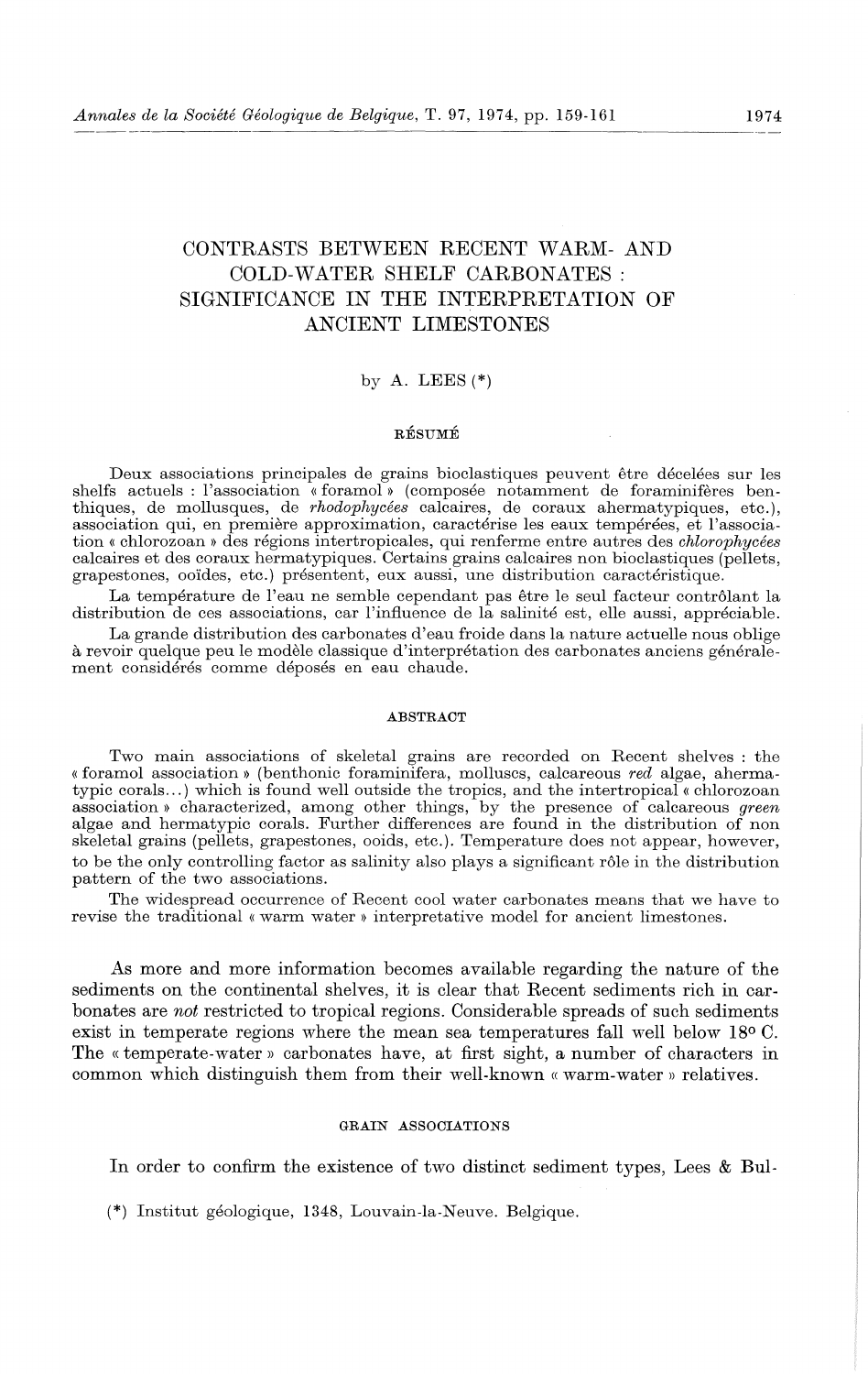# 160 CLAUDE MONTY

ler (1972) collated the available information on the sand-sized (or larger) carbonate fraction of Recent shelf sediments. They recognised two associations of skeletal grains. The first, the foramol association, is characteristic of those carbonates forming well outside the tropics. The main organism groups represented are molluscs, foraminiferas (benthonic), echinoderms, bryozoans, barnacles, ostracods, sponges (calcareous spicules), worms (tubes), ahermatypic corals and calcareous *red* algae. Not all of the constituents are necessarily present in any one deposit, but molluscs and forams are almost always present. Depending on local conditions the dominant grain type may be the debris of molluscs, forams, bryozoans, barnacles or calcareous red algae.

The second skeletal grain association, which was named chlorozoan *(op. cit.)*  may contain any of the above-mentioned components but contains, in addition, significant amounts of coral (presumably hermatypic) and/or calcareous *green* algae. Barnacles are rare and bryozoans are usually no more than a minor component. Coral (hermatypic)/algal reefs are restricted to areas of chlorozoan sediments.

The non-skeletal grains, where present, also appear to form natural groups. Pellets generally occur in areas with the chlorozoan association, but they may also be present with the foramol association in areas near the foramol/chlorozoan boundary. The other non-skeletal grains such as ooids and aggregates (e.g. « grapestone ») are much more restricted in occurrence and are seemingly limited to certain areas with chlorozoan sediments. Any given area of carbonate sedimentation may thus be classified as one of three types with respect to non-skeletal grains : (1) non-skeletal grains absent, (2) pellets only, (3) pellets with ooids and/or aggregates.

Aragonite muds (whatever their origin) appear to be limited to areas with the chlorozoan association.

### FACTORS INFLUENCING THE DEVELOPMENT OF THE GRAIN ASSOCIATIONS

## (a) *Skeletal associations*

Lees & Buller *(op. cit.)* showed that water temperature is significant in determining the position of the boundary between the foramol and chlorozoan associations. The chlorozoan association only develops in those areas where minimum temperatures exceed 14° C and mean temperatures exceed 18° C. However, temperature is not the only controlling factor : foramol sediments occur in a number of areas where, on the basis of water temperature, the chlorozoan type would be expected.

Such anomalies can be explained if salinity is taken into account. When the salinity falls below a certain value, (for example : mean salinity of  $\langle 34 \degree \rangle^{00}$  in an area where minimum temperature is  $25^{\circ}$  C) the foramol association develops even though the water temperature is high enough to support the chlorozoan association. Conversely, in areas of unusually high salinity, the chlorozoan association appears to be able to tolerate water temperatures lower than usual.

In reality the situation is rather more complex than this : to account for the distribution of the two skeletal associations it is necessary to consider the minima and maxima of temperature and salinity, not just the mean values.

## (b) *Non-skeletal associations*

The development of the non-skeletal grain associations also seems to be influenced by temperature and salinity. Indeed, the effect of salinity seems to be more marked than in the case of the skeletal associations. If one considers temperature